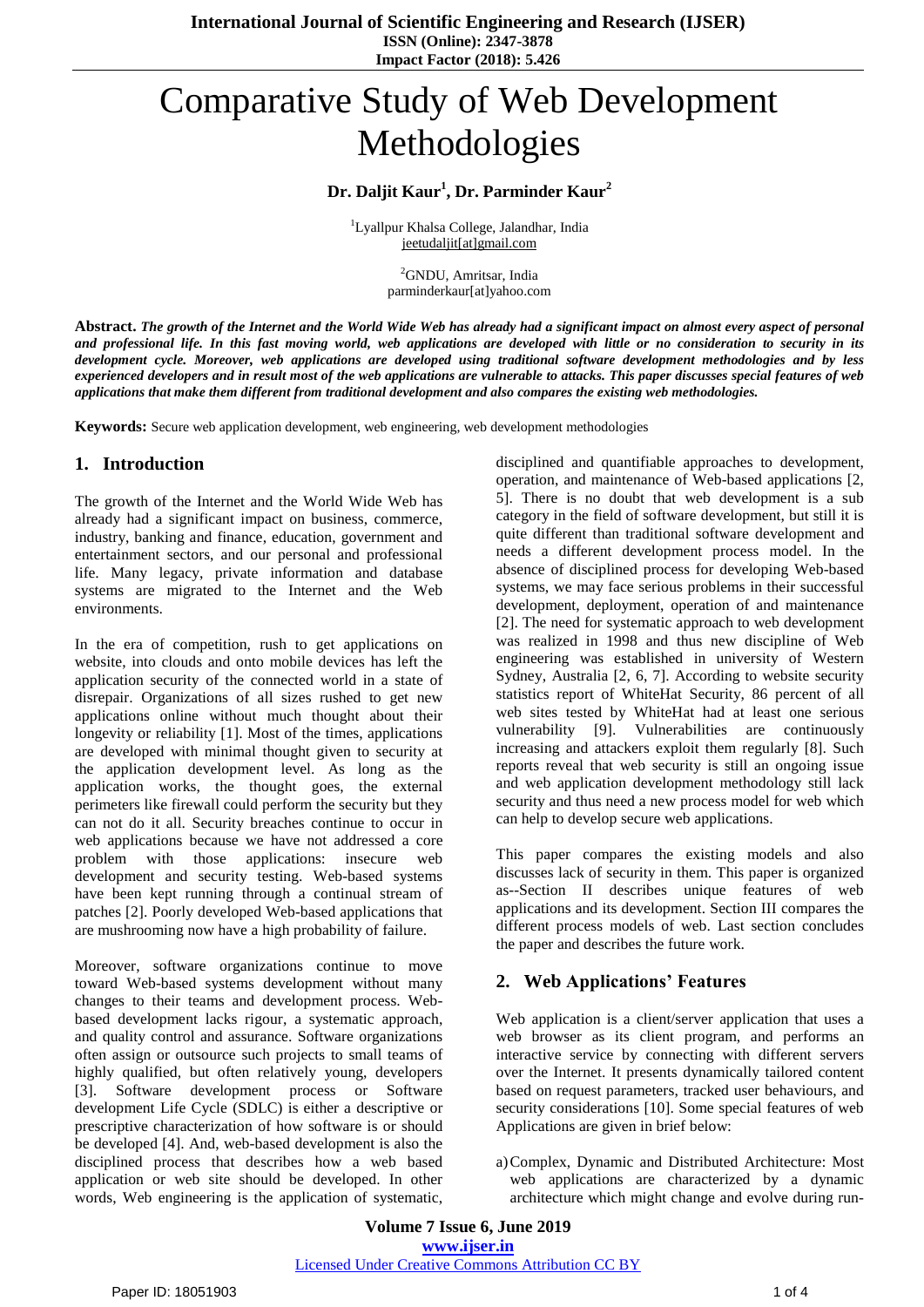time. Therefore, a specification method for Web applications should support modelling logical distributed elements, their bindings to physical elements, and algorithms for detecting system architecture during runtime [11].

- b)World wide access for heterogeneously skilled users: Web applications can be universally accessed by users of different skill levels.
- c)Variety of Information resources: Web applications must be capable of handling complex, hierarchical data as well as structured or unstructured data which may be stored in different systems and distributed over multiple sites.
- d)Security and Privacy Support: Though web applications can be accessed universally but still they should deal with private data using privacy and security management [2]. Security means dealing with Confidentiality, Authentication, Access control, Integrity, and Non- Repudiation.
- e)Real Time information: Web applications should provide real time or nearly real time information. Moreover, some Web applications should run continuously, forcing the developer to be able to add new constructs and functionality without disturbing the working version.
- f) Dynamic Support: Dynamic behaviour of applications allow to access data, manipulate it, ask the server for code, verify different types of constraints, and produce results for the users or updates for the server.
- g)Scalable: Web application must support unlimited users.

Though Web application development involves some programming and development, and adopts some of the principles of the software development, but it is also different from traditional software development. Most Web-based systems need to be developed within a short time, making it difficult to apply the same level of formal planning and testing as used in software development. Moreover, It has additional requirements for Navigational, Multimedia, Usability, Security etc. Also, the web platform is a complex ecosystem composed of large number of components and technologies. There is rare person who is master of all these, so the web development is like "Jack of all trades".

## **3. Comparison of different Web development Models**

As the web engineering has become an established branch of software engineering, since then, there has been substantial activity within web engineering research community and multitude of web approaches are proposed. The evolution of web engineering related research is analyzed in various comparative studies and surveys [12]. There are large number of proposed models for web like HDM, EORM, RMM, MacWeb, OOHDM (Object Oriented Hypermedia Design Method), SOHDM (Scenario-based Hypermedia Design Method), UWE (Unified Modelling Language based Web Engineering), WebML (Web Modelling Language), UWA (Ubiquitous Web Application), W2000, WSDM (web site Design Method), WUML (Web Unified Modelling Language), OOH (object Oriented Hypermedia), WebSA (Web Software Architecture), WebRE (Web Requirements Engineering Meta model), FLiP (FuseBox Life Cycle Process), FDD (Feature Driven Development), FDMSWAP (Formal Development Methodology for secure Applications), WISDM (Web Information system Development Methodology), and WES (Web engineering Security). This leads to obvious questions that why there are so many approaches? Is there no standard? Why still large no. of insecure web applications is developed? Why they do not get completed on time? Actually, each approach focuses on some specific aspects and proposes suitable models, techniques and vocabularies. Although some of these approaches, such as HDM, EORM, RMM, Mac Web are based on E-R Modelling and are irrelevant according to underlying concepts and principles of Web development community, So these are not used. Table I shows the specific purpose of these proposed models. OOHDM has had valuable contribution to web engineering research and many of its ideas have become accepted [17].

| <b>EXAMPLE 11 10 poster</b> $\theta$ to the complete models |                                                                            |                                                                                                               |  |  |  |  |  |  |
|-------------------------------------------------------------|----------------------------------------------------------------------------|---------------------------------------------------------------------------------------------------------------|--|--|--|--|--|--|
| <b>Existing Models</b>                                      | <b>Focus</b>                                                               | <b>Phases</b>                                                                                                 |  |  |  |  |  |  |
| <b>OOHDM</b> [13]                                           | Design of hypermedia                                                       | Requirement, Conceptual Design, Navigational Design, Abstract<br>Interface Design, Implementation             |  |  |  |  |  |  |
| SOHDM [14]                                                  | Integrating enterprise databases<br>with distributed hypermedia<br>systems | domain analysis, object modelling; view design; navigation design;<br>implementation design; and construction |  |  |  |  |  |  |
| <b>UWE</b> [15]                                             | Visual Modelling with Systematic<br>Design throughout SDLC                 | <b>SDLC</b>                                                                                                   |  |  |  |  |  |  |
| Web ML [16]                                                 | Design and Implementation of<br>Data intensive web applications            | Design and Implementation                                                                                     |  |  |  |  |  |  |
| <b>UWA</b> [18]                                             | User centred conceptual<br>application                                     | Requirement Analysis, specification and Design                                                                |  |  |  |  |  |  |
| W2000 [19]                                                  | Notation for modelling complex<br>applications                             | Navigational & Functional Requirements Modelling, Hypermedia<br>Design, Service Design                        |  |  |  |  |  |  |
| <b>WSDM</b> [22]                                            | User centred Design                                                        | User Modelling, conceptual Design, Implementation Design and<br>Implementation                                |  |  |  |  |  |  |
| WUML[20]                                                    | Methodological Support for<br>ubiquitous web application<br>development    | N/A                                                                                                           |  |  |  |  |  |  |
| WebSA $[12]$                                                | Architectural and<br>Transformational Models to<br>specify web site        | Design Phase                                                                                                  |  |  |  |  |  |  |

#### **Table I:** Proposed Web development models

**Volume 7 Issue 6, June 2019 www.ijser.in** Licensed Under Creative Commons Attribution CC BY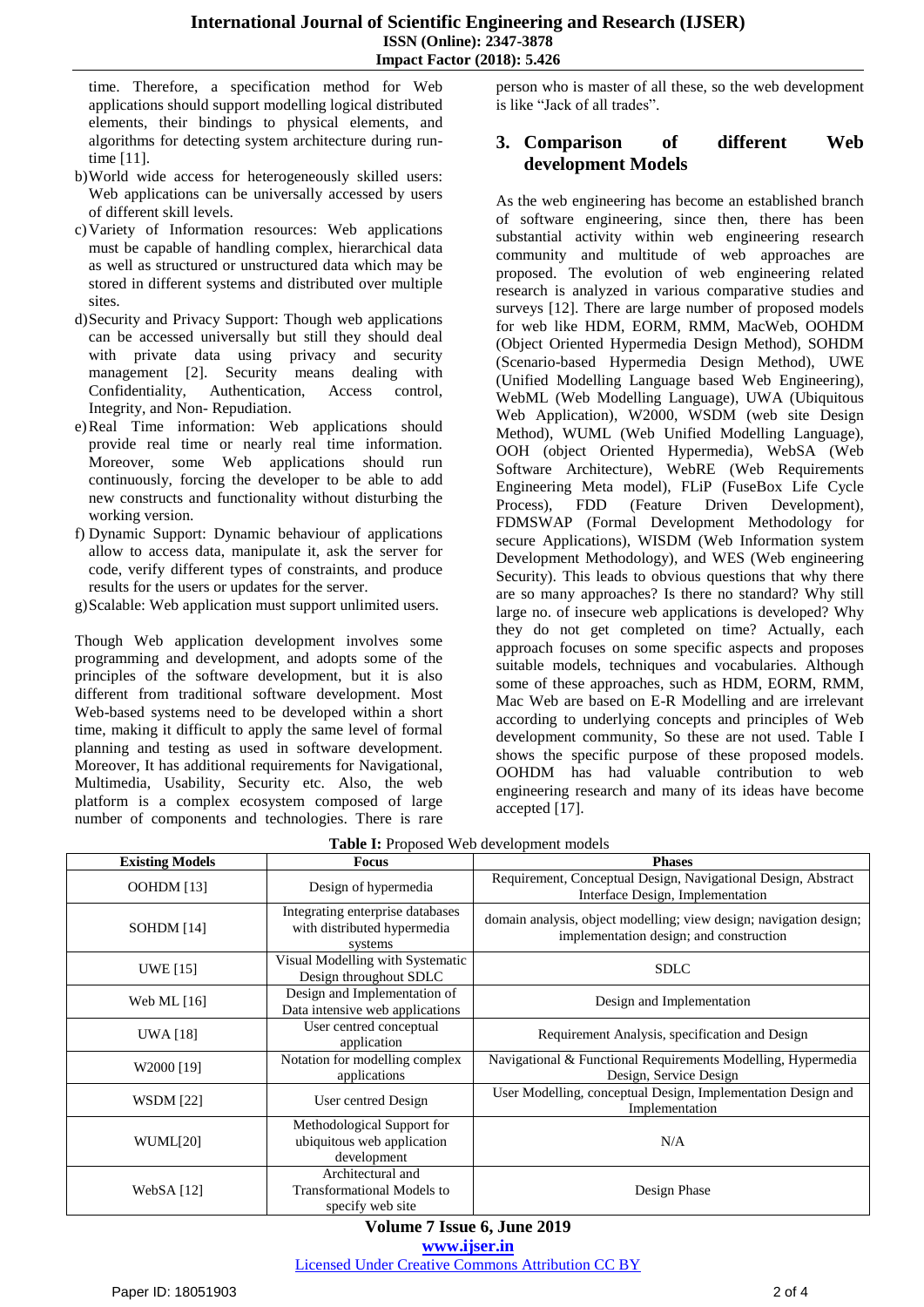## **International Journal of Scientific Engineering and Research (IJSER) ISSN (Online): 2347-3878 Impact Factor (2018): 5.426**

| WebRE[12]         | Models Web systems behaviours<br>Requirements             | Node, Page, Content Modelling                                                                                                                                                                                         |  |
|-------------------|-----------------------------------------------------------|-----------------------------------------------------------------------------------------------------------------------------------------------------------------------------------------------------------------------|--|
| FLiP/Fusebox [21] | Encourage in expensive Design<br>changes                  | Personas & Goals, wireframe, Front end development, application<br>architecting, fuse coding, Unit testing, Application Integration,<br>Deployment                                                                    |  |
| XP[3]             | Software quality, iterative Short<br>development cycles   | Iterative planning, Designing, coding, testing                                                                                                                                                                        |  |
| <b>SCRUM</b> [23] | <b>Functional Requirements</b><br>fulfilment on time      | Planning & High Level Design, Iterative develop, Wrap, Review,<br><b>Adjust and Release</b>                                                                                                                           |  |
| FDD[22]           | <b>Functional Requirements</b>                            | Develop overall model, Develop featured list, iterative plan, design,<br>build by feature                                                                                                                             |  |
| FDMSWAP[24]       | Security & light weight user of<br>formal methods         | Requirements, Threat Modelling, Abstract Formal models of<br>security properties, system development, verification of secure<br>models of the system, model checking and Validation of secure<br>models of the system |  |
| WISDM[25]         | modification of multiview aspects<br>locally and uniquely | Organizational & informational analysis, Work & Technical<br>Design, Implementation                                                                                                                                   |  |
| WES[8]            | security                                                  | Application Security Requirements and Risk Assessment, Security<br>Deign/Coding, Controlled Environment Implementation, Testing,<br>Implementation in Production                                                      |  |

As clear from the table II, most of the existing web methodologies are focused on the hypermedia, design, look and feel of the web applications. Few methodologies like UWE, WebML, UWA are relying on UML modelling techniques and they define the actors (users) and use cases (requirements). Of all their requirements, their functional requirements on the system are the most revealing. And the current trend is moving focus towards of the security. Methodologies like XP, SCRUM and FDD are Agile

software development methodologies but they are commonly used in organizations for the web development, so they are also considered. Moreover Agile methodologies are different from traditional development methodologies like waterfall, Iterative etc. because they involve the user involvement. Agile methodologies are similar but still they have few differences mentioned in table II.

|  | Table II: Comparing Agile Methodologies |  |
|--|-----------------------------------------|--|
|  |                                         |  |

| <b>Agile Methodologies</b> | <b>Documentation Degree</b> | <b>End User involvement</b>            | <b>Team Meetings</b>        | <b>Size of Project</b> | <b>Iteration time</b><br>period |
|----------------------------|-----------------------------|----------------------------------------|-----------------------------|------------------------|---------------------------------|
| XP[3]                      | Low                         | Active Involvement                     | Informal & daily            | Small                  | to 6 weeks                      |
| <b>SCRUM [23]</b>          | Low                         | <b>Only Product Owners</b><br>involved | Informal & daily            | Any                    | 2 to 4 weeks                    |
| <b>FDD</b> [22]            | High                        | Through reports                        | Formal &<br>document shared | Any                    | 2 days to 2<br>weeks            |

None of these methodologies are considering Security as the functional requirement and end users do not have the knowledge about lack of security and their consequences. As a result of which web applications are still developed with vulnerabilities. A development method for web applications should combine traditional techniques and principles of software, security engineering with unique/special aspects of web. FDMSWAP, WES considers security as main requirement during development life cycle, but these methodologies are yet to be implemented in the real world.

IV. Conclusion and Future Work

In this paper, we have first described the special features of web application that make them different from traditional development. To better understand their differences we have discussed web architecture and the technology changes occurred in their development. As the modern web sites lack security, so security issues and their development principles are discussed. Implementing security principles in development phases can eliminate vulnerabilities and it is seen that there is lack of implementing security in web development methodologies. Methodologies like FDMSWAP and WES provide a roadmap for web application development that

will help guide organizations to a more secure system. In future, these security methodologies can be validated and new validated web development methodologies can be proposed that will consider web"s special features in the phases of development cycle.

## **References**

- [1] Cenzic, Application Security in the Software Development Life Cycle (SDLC), whitepaper by cenzic available at http://www.cenzic.com/downloads/app-securitypapers/Cenzic-white-paper-App-Sec-in-SDLC.pdf
- [2] San Murugesan, Yogesh Deshpande, Steve Hansen, and Athula Ginige (2001), "Web Engineering: A New Discipline for Development of Web-Based Systems", In Proceedings of Web Engineering, Software Engineering and Web Application Development, San Murugesan and Yogesh Deshpande (Eds.). Springer-Verlag, London, UK, UK, pp 3-13.
- [3] Maurer F. and Martel S. (2002), "Extreme Programming Rapid Development for Web-Based Applications", IEEE Internet Computing, Feb 2002, pp 86-90.

**Volume 7 Issue 6, June 2019 www.ijser.in** Licensed Under Creative Commons Attribution CC BY